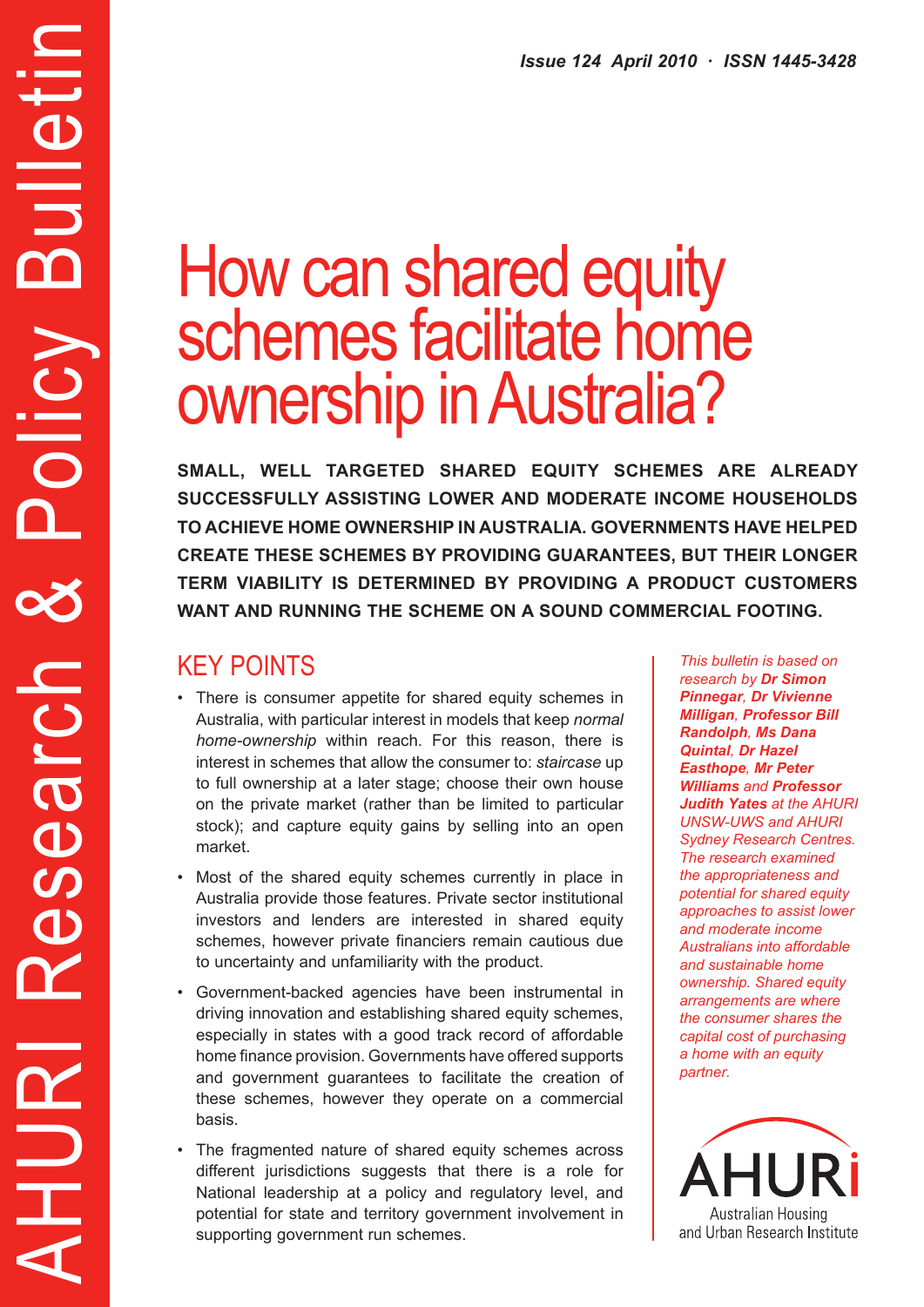## **BACKGROUND**

The past decade has witnessed a growing level of concern over the affordability of Australian housing. Shared equity schemes are one option for addressing these concerns. These initiatives have the potential to facilitate home ownership for those households who may have difficulty purchasing a home through the open market.

Shared equity schemes vary in detail but broadly allow the consumer to obtain part equity in a home by sharing the overall cost with an equity partner either a financial institution or a government backed provider. The involvement of an equity partner helps to reduce the overall costs involved in a mortgage, and thus improves housing affordability. Two different models are examined in this project:

- • The *individual equity* model, which allows individual households to enter arrangements with equity partners in order to reduce mortgage repayments and the size of the deposit. At the time of sale, the partner recoups their equity loan plus a proportion of the capital gain. In some variants of this model there is an opportunity for households to *staircase* their way to ownership by progressively buying out their partner.
- • The *community equity* or *subsidy retention* model, which preserves ongoing affordability by limiting the resale value of properties through the use of a predetermined formula.

Variants of the individual equity model are currently operational in most Australian jurisdictions. Privatesector led products, such as the *Rismark-Bendigo* scheme, have been launched. More substantive engagement has occurred in jurisdictions where *government-backed* but arms-length agencies, such as *HomeStart* in South Australia (SA), remain an integral part of local institutional and mortgage finance frameworks. The main government linked shared equity products are listed in the following table. All products are targeted towards lower

income households and subject to eligibility criteria. HomeStart's Equity Start (and Keystart's former Goodstart product) are specifically designed to enable public housing tenants access to home ownership.

This project sought to better understand the strengths and weaknesses of different shared equity models.

## RESEARCH METHODS

This project involved obtaining information from existing and potential consumers, of shared equity schemes in two stages:

- • A small number of interviews were conducted with existing shared equity customers from South Australia, Western Australia and the Northern Territory to explore their experiences of home ownership through such schemes.
- • Ten focus groups were conducted with *potential* consumers in Sydney, Melbourne and Brisbane in order to explore consumer perceptions of different shared equity models. Both private and public renters participated.

In addition, interviews were conducted with institutional stakeholders—banks and lenders with an interest in innovative products like shared equity—in order to gauge interest and identify key opportunities and barriers to shared equity schemes from the perspective of the private sector.

## FINDINGS

#### *There is consumer appetite for shared equity schemes*

• Existing consumers of shared equity schemes in Western Australia, South Australia and Northern Territory demonstrate the appeal of shared equity approaches. Schemes have allowed customers to purchase housing suitable to their household

| <b>State</b>       | <b>Provider</b>                  | <b>Shared equity products</b>                                                                                                                       |
|--------------------|----------------------------------|-----------------------------------------------------------------------------------------------------------------------------------------------------|
| Western Australia  | <b>Keystart Home Loans</b>       | First Start (withdrawn 2009)<br>Step Up Scheme (from 2010,<br>consolidating previous Goodstart,<br>Access and Aboriginal Home Ownership<br>schemes) |
| South Australia    | <b>HomeStart Finance</b>         | <b>Breakthrough</b><br><b>Equity Start</b>                                                                                                          |
| Northern Territory | <b>Territory Housing</b>         | <b>HOMESTART NT</b>                                                                                                                                 |
| Victoria           | <b>VicUrban/ Burbank Homes</b>   | Ownhome                                                                                                                                             |
| Queensland         | Queensland Department of Housing | Pathways                                                                                                                                            |
| Tasmania           | <b>Housing Tasmania</b>          | HomeShare                                                                                                                                           |
| ACT                |                                  | The ACT Affordable Housing Action Plan 2007 signalled a role for shared equity                                                                      |
| <b>NSW</b>         | No current schemes               |                                                                                                                                                     |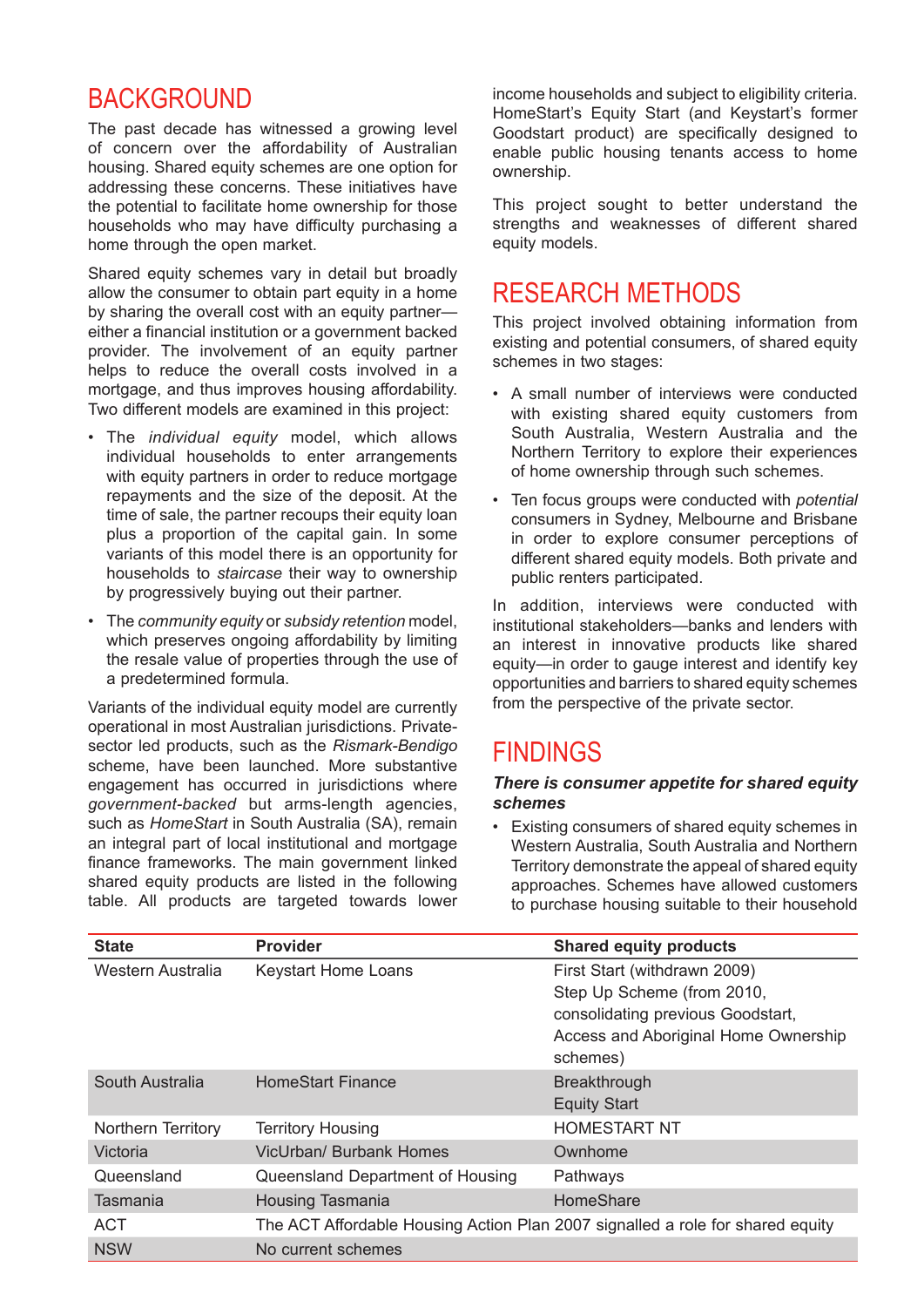needs although many had to move out to areas where prices were more affordable. Being able to purchase through the open market was valued. Concerns focused on future uncertainty—for example understanding what happens when they come to sell or how they might meet obligations placed upon them in time.

- In focus group discussions, potential consumers also responded positively to the concept. Once explained, they understood shared equity as a concept and could articulate the benefits, recognise downsides and accept that trade-offs are involved. This suggests complexity may not be a key barrier to demand.
- • Potential consumers distinguished between the individual equity model and the community equity model. They perceived the individual model as helping them become a *normal*, home owner, providing them with not only the security of ownership but with the potential of wealth creation.
- The community equity model is perceived as an affordable, secure housing option and seen more as: a 'good idea, but not for me'. Key reasons included that it was 'more like renting, but you're getting a proportion of the rent back at the time you move out'. There was no potential to buy the equity partner out, and consumers were limited in terms of choice within the housing market.

#### *Institutional stakeholders and lenders are interested in shared equity schemes*

- • Lenders expressed some interest in shared equity and a number of interviewees reported that shared equity schemes represent a complex response to well-understood *market failures*. However interest was tempered with caution and concerns about the costs of bringing a new product to market and potential risks to reputation. Lenders also reported unfamiliarity and a lack of track records with these products.
- • Uncertainty and unfamiliarity heighten risk. Lenders were uncertain if this market was going to be temporary while prices were high or a permanent market with temporary *residents* who move through to the mainstream market.
- • Lenders noted potential problems arising from any divergence between house price and income growth on a borrower's capacity to buy out the loan. This might constrain normal market mobility.
- There was some concern that government involvement might unnecessarily complicate product development, but many lenders considered government participation appropriate as a means of *cushioning* added risks.

### *Government has played an innovative role in developing shared equity schemes*

- Government initiated shared equity schemes have been well placed because they can benefit from cheap funds and Treasury guarantees. The lower cost finance enables them to innovate in this part of the market, including in directing products to those households that might be perceived as a greater risk by mainstream lenders.
- • Central to the model is striking a balance between targeting support to those most in need, and sufficient freedoms to act as a commercial concern. Schemes need to ensure purchasers have the financial capacity to service the debt and need to be flexible enough to respond to changing market conditions. For example, if eligibility criteria are too loosely targeted, schemes may become oversubscribed. Alternatively, if eligibility criteria are too tightly defined to only permit a low maximum property value products become unviable—there may be no properties available at that price point.
- In Australia, government-backed schemes that operate at an arms-length from government, such as HomeStart Finance in South Australia, have been successful in achieving affordability objectives and maintaining financial viability. Key features attributed to this success include statutory independence, viable operating scale; staff and board members who are drawn from business and finance sectors rather than government departments; and close and trusting partnership with government housing departments and Treasuries.

#### *Shared equity schemes need to consider market context*

- • Schemes should not simply enable access and purchase. Arrangements also need to relate to market context over the life of a housing loan.
- Housing market trends are not uniform across a state/territory or between and within cities. The design of shared equity products needs to take into account differences in incomes and house price characteristics across city sub-markets.
- Current schemes typically allow customers to purchase in the open market. In general, the market impact of such schemes is minimal, however for some dwelling types and popular first time buyer locations (with prices near the price maxima for schemes) there have been additional demand-side pressures at product launch.